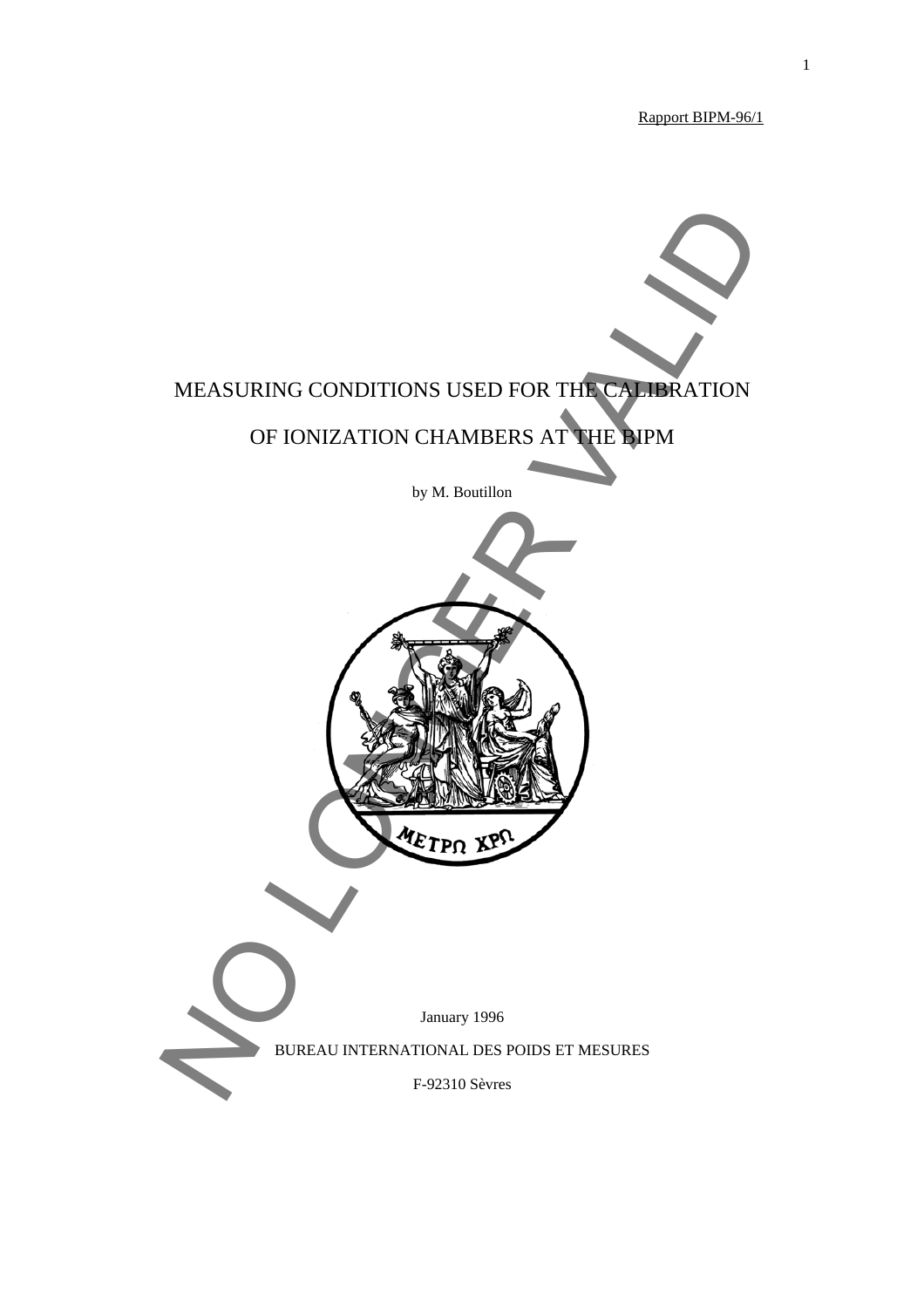# **Table of contents\***

|                                                                                         | page |
|-----------------------------------------------------------------------------------------|------|
| I. Introduction                                                                         | 3    |
| II. Calibration in terms of air kerma                                                   | 3    |
| III. Calibration in terms of absorbed dose to water                                     | 4    |
| IV. Calibration in terms of ambient dose equivalent                                     | 4    |
| V. Use of calibration factors                                                           | 5    |
|                                                                                         |      |
| Table 1. X rays (10 kV to 50 kV). Conditions of measurement at the BIPM                 | 6    |
| Table 2. X rays (10 kV to 50 kV). Physical constants and correction factors             |      |
| entering in the BIPM determination of the air kerma rate                                | 7    |
| Table 3. X rays (10 kV to 50 kV). Estimated relative uncertainties in the               |      |
| BIPM determination of the air kerma rate                                                | 8    |
| Table 4. X rays (100 kV to 250 kV). Conditions of measurement at the BIPM               | 9    |
| Table 5. X rays (100 kV to 250 kV). Physical constants and correction factors           |      |
| entering in the BIPM determination of the air kerma rate                                | 10   |
| Table 6. X rays (100 kV to 250 kV). Estimated relative uncertainties in the             |      |
| BIPM determination of the air kerma rate                                                | 11   |
|                                                                                         |      |
| Table 7. <sup>60</sup> Co gamma radiation. Conditions of measurement at the BIPM        | 12   |
| Table 8. <sup>60</sup> Co gamma radiation. Physical constants and correction factors    |      |
| entering in the BIPM determination of the air kerma rate                                |      |
| and estimated relative uncertainties                                                    | 13   |
| Table 9. <sup>60</sup> Co gamma radiation. Physical constants and correction factors in | 14   |
| the BIPM ionometric determination of absorbed dose rate to water                        |      |
| at 5 $g/cm2$ , and estimated relative uncertainties                                     | 15   |
| Table 10. <sup>60</sup> Co gamma radiation. Physical constants and correction factors   |      |
| entering in the BIPM determination of the ambient dose equivalent                       |      |
| rate, and estimated relative uncertainties                                              | 16   |
|                                                                                         |      |
| Table 11. <sup>137</sup> Cs gamma radiation. Conditions of measurement at the BIPM      | 17   |
| Table 12. $137Cs$ gamma radiation. Physical constants and correction factors            |      |
| entering in the BIPM determination of the air kerma rate,                               |      |
| and estimated relative uncertainties                                                    | 18   |
| Table 13. <sup>137</sup> Cs gamma radiation. Estimated relative uncertainties           |      |
| entering in the BIPM determination of the ambient dose                                  |      |
| equivalent rate                                                                         | 19   |
| References                                                                              | 20   |

<sup>\*</sup> This report supersedes the Rapport BIPM-91/5 of A.-M. Perroche and M. Boutillon

───────────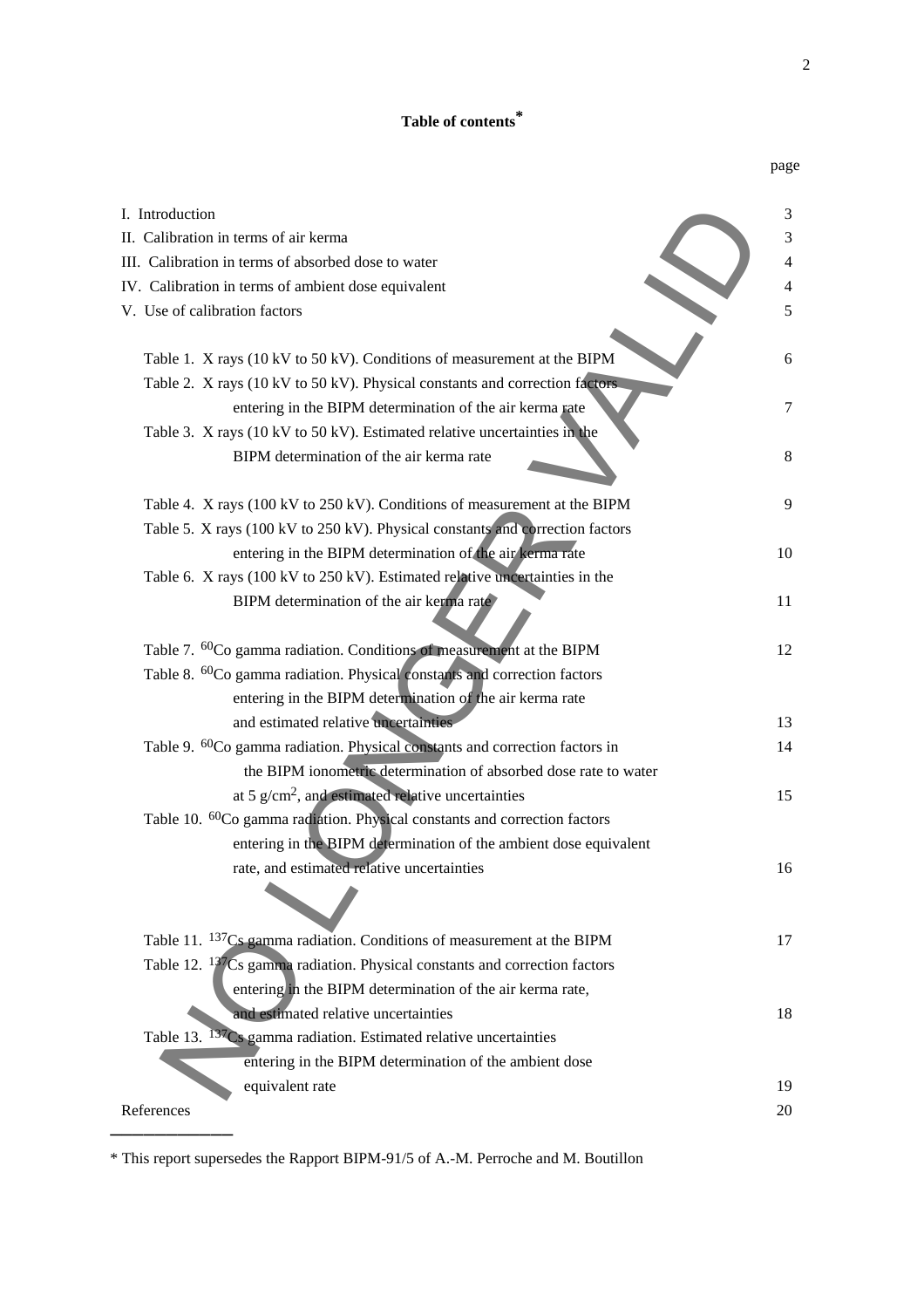**Abstract**. Information on the experimental conditions used at the BIPM in the x- and  $\sigma$ radiation beams for the calibration of secondary standards in terms of air kerma, absorbed dose in water and ambient dose equivalent is assembled and presented together with the uncertainties involved in the determination of these dosimetric quantities.

#### **I. Introduction**

The BIPM calibrates secondary standards (ionization chambers) for countries which have no primary standard. It works with a single laboratory in each country for a given type of measurement. The calibrated instruments are then used as national references. For this reason, the chambers should be instruments of good quality, in particular with respect to leakage currents and both short- and long-term stability. Their calibration factors must not vary significantly with the conditions of irradiation. duction<br>
We calibrates secondary standards (ionization changers) for countries which have an optimary and<br>
with a single laboratory in each country for a given type of reassurement. The almost project<br>
used as antiomal te

Calibrations of ionization chambers are performed at BIPM

- in terms of air kerma in the low- and medium-energy x-ray ranges and in <sup>60</sup>Co and <sup>137</sup>Cs gamma radiations,
- in terms of absorbed dose to water in  ${}^{60}Co$  gamma radiation,
- in terms of ambient dose equivalent in  ${}^{60}Co$  and  ${}^{137}Cs$  gamma radiations.

The present report documents the conditions of measurement at the BIPM, the physical constants and the estimated uncertainties of the factors entering in the determination of these quantities.

## **II. Calibration in terms of air kerma (x rays, 60Co, 137Cs)**

The transfer chamber is operated in air, with its axis in the reference plane. It is provided with its build-up cap for calibration in g radiation. For the calibration, the position of the chamber is such that the number inscribed on its stem points towards the radiation source, unless another specific centering indication is given. The chamber is irradiated for about half an hour before beginning of measurements. The calibration factor  $N_K$  is defined by the relation

$$
N_{\rm K} = K_{\rm BIPM} / I \tag{1}
$$

where  $K_{\text{BIPM}}$  is the air kerma rate, measured with the BIPM standard, and *I* is the ionization current of the transfer chamber in the reference conditions of temperature and pressure ( $T_0 = 20$  °C and  $P_0 = 101$  325 Pa). The value of *I* is given by

$$
I = I_{exp} (TP_0) / (T_0 P) ,
$$
 (2)

where  $I_{\text{exp}}$  is the ionization current measured at temperature *T* (close to 20 °C) and pressure *P*. The value of *I* is given at the ambient humidity which, at the BIPM, lies in the range 40 % to 60 % in relative value.

No correction is applied to the chamber response for ion recombination, nor for the non-uniformity of the BIPM beam. However, these effects are mentioned, when appropriate.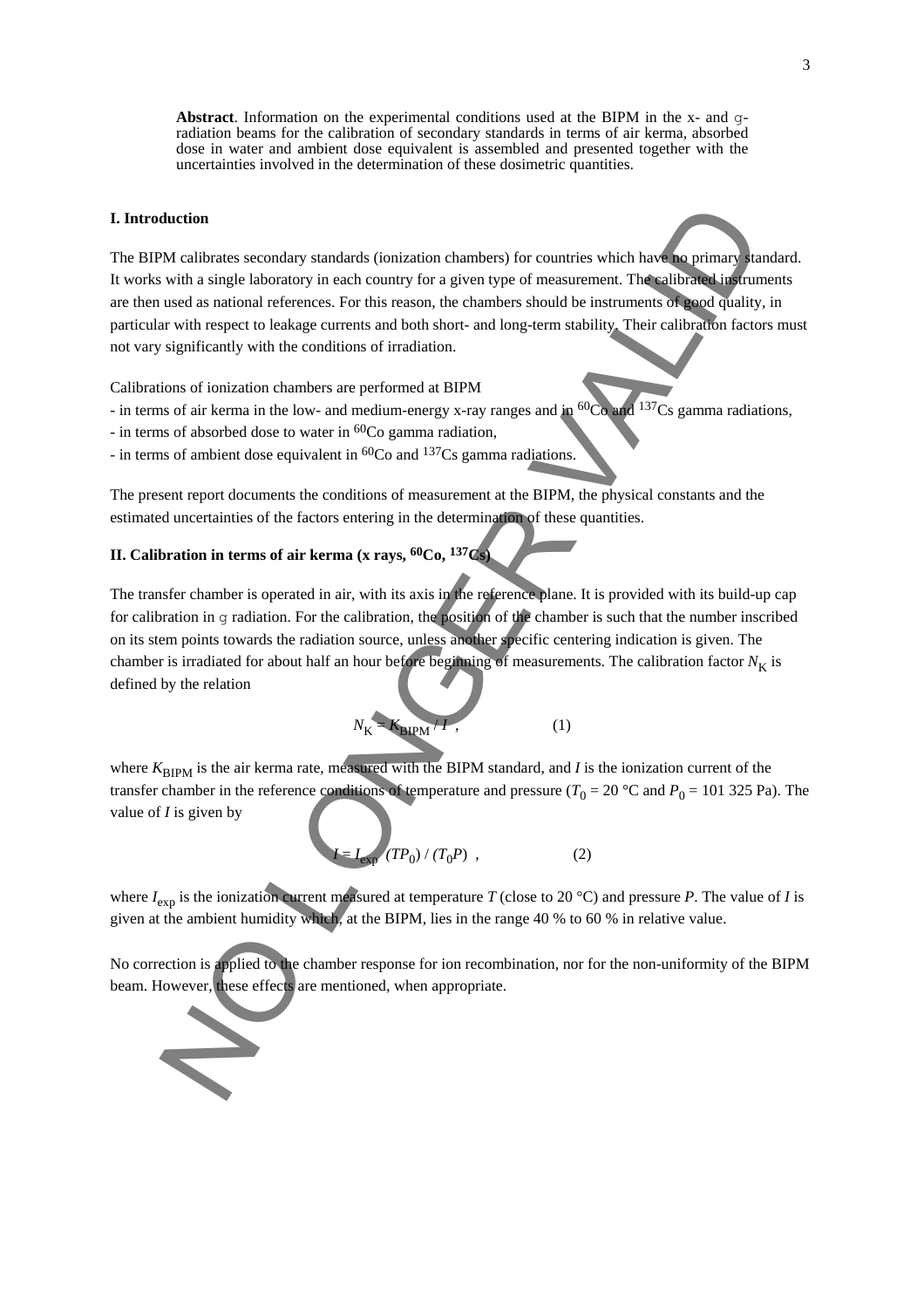*-* Calibration factor in terms of exposure, N<sub>X</sub>. The calibration factor for exposure is given by

$$
N_{\rm X} = N_{\rm K} (1 - g) / (W/e) \quad , \tag{3}
$$

where *g* is the fraction of electron energy lost by bremsstrahlung [1], *W* is the mean energy spent to produce a ion pair in dry air and *e* is the electron charge [1,2].

Details about the conditions of measurement at the BIPM and the uncertainties in the determination of  $K_{\text{RIPM}}$  are given in Tables 1 to 6 for x rays, in Tables 7 and 8 for  ${}^{60}Co$  and in Tables 11 and 12 for  ${}^{137}Cs$ . In these tables, the relative uncertainties estimated by statistical methods (type A) are denoted by  $s_i$  and correspond to one standard deviation; the relative uncertainties estimated by other means (type B) are designated by  $u_i$  and also correspond to one standard deviation. is the fraction of electron cheapy lost by beneatrablung [1], BV is the mean energy spont to product the origin of the conditions of measurement at the BIPM and the uncertainties in the determination about the conditions

### **III. Calibration in terms of absorbed dose to water (60Co)**

The transfer chamber is placed in its waterproof sheath and located in the BIPM water phantom (30 cm x 30 cm x 30 cm). Its axis is placed in the reference plane, at the depth of 5 g cm<sup>-2</sup> in water. This depth includes the front face of the phantom (in perspex,  $0.476$  g cm<sup>-2</sup>). The position of the chamber is such that the number inscribed on its stem and the mark on the sheath point towards the radiation source. The water temperature is about 20 °C. The chamber is irradiated before measurement.

The calibration factor,  $N_{\rm W}$ , is determined using the relation

$$
N_{\rm w} = D_{\rm w} / (I_{\rm W} k_{\rm p}) \tag{4}
$$

where

- *D<sub>W</sub>* is the absorbed dose rate to water measured by the BIPM standard at a point on the beam axis in the reference plane, at a depth of  $5 \text{ g cm}^{-2}$  in water;
- $-I<sub>W</sub>$  is the ionization current measured by the transfer chamber under reference conditions (2). The value of  $I<sub>W</sub>$ is given at the ambient humidity which, at the BIPM, lies in the range 40 % to 60 % in relative value.
- $-k_{\text{pf}} = 0.999$  6 is a correction factor applied to  $I_{\text{W}}$  for the non-equivalence with water of the perspex front face of the phantom.

No correction is applied to the chamber response for ion recombination, or for the non-uniformity of the BIPM beam. An indication of these effects is given, however, when appropriate.

The conditions of measurement at the BIPM are given in Table 7. The physical constants and correction factors entering in the ionometric determination of the absorbed dose rate to water at 5 g cm-2 and their estimated relative uncertainties are given in Table 9.

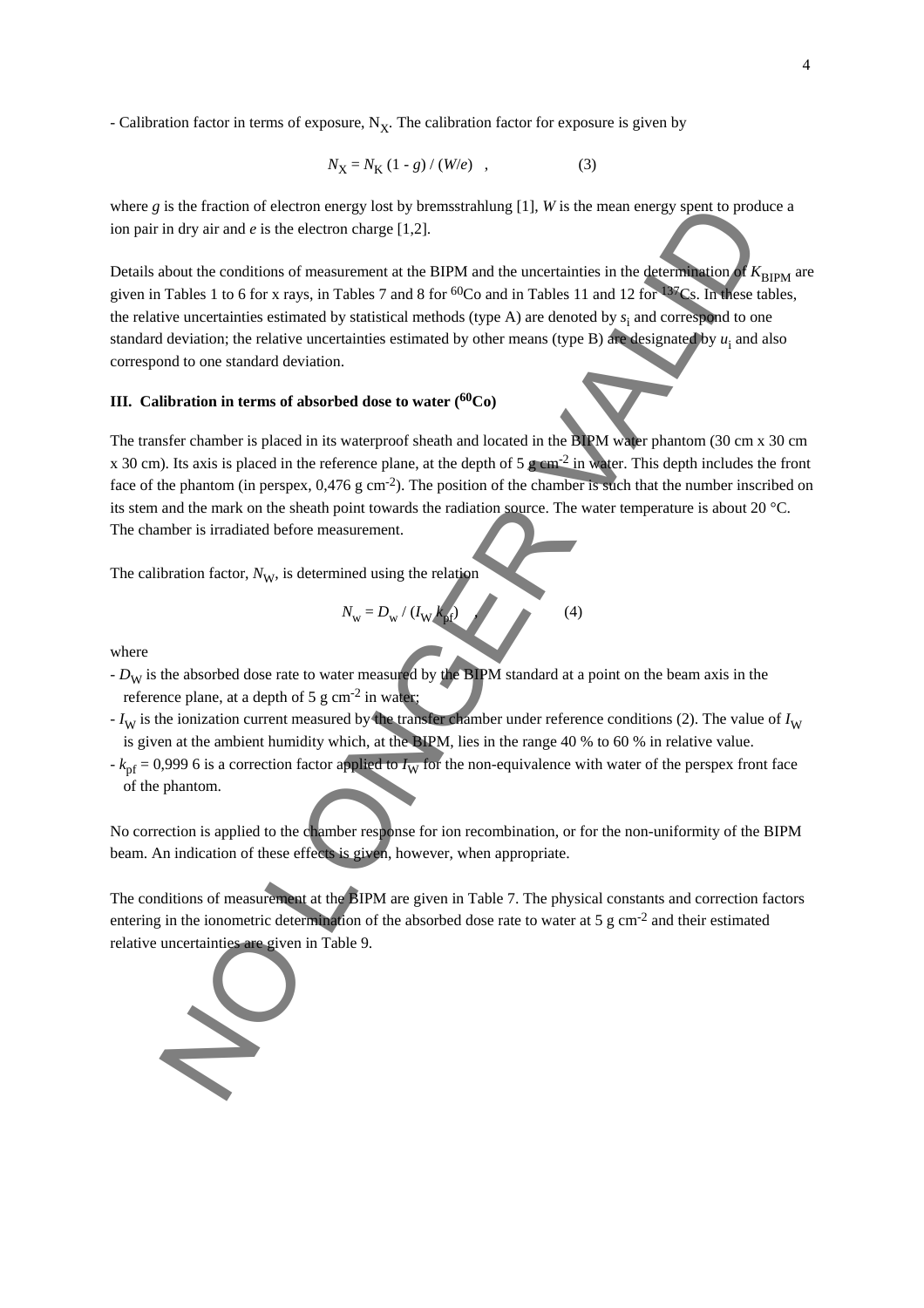### **IV. Calibration in terms of ambient dose equivalent (60Co, 137Cs)**

The transfer chamber is located in air, with its axis in the reference plane. The chamber is positioned so that the number inscribed on its stem is pointed towards the radiation source. The chamber is irradiated before the beginning of the measurement.

The calibration factor,  $N_{\text{H}}$ , is determined using the relation

$$
N_{\rm H} = H^* / I_{\rm H} \quad , \tag{5}
$$

where

- *H*\* is the ambient dose equivalent rate. For <sup>60</sup>Co radiation, *H*<sup>\*</sup> is measured by the BIPM standard. For <sup>137</sup>Cs,  $H^*$  is deduced by calculation from the measurement of air kerma rate,
- *I*<sub>H</sub> is the ionization current measured by the transfer chamber, under the reference conditions ( $T_0 = 20 \degree$ C,  $P_0 =$ 101 325 Pa). The ionization current,  $I_H$ , is corrected neither for humidity, nor for ion recombination nor for radial non-uniformity of the beam.

The conditions of measurement at the BIPM are given in Tables 7 and 11 for  $\overline{60}$ Co and  $137$ Cs, respectively. The physical constants and correction factors entering in the ionometric determination of the ambient dose equivalent and their estimated relative uncertainties are given in Tables 10 and 13 for 60Co and 137Cs radiation, respectively. bration factor. N<sub>H</sub>, is determined using the relation<br>
Nation factor. N<sub>H</sub>, is determined using the relation<br>
Nation factor. N<sub>H</sub>, is determined using the relation  $H^*$  is measured by the BPM doubant. For<br>
deduced by en

#### **V. Use of calibration factors**

Subject to some provisions, a secondary standard calibrated in the BIPM beam can be used in another beam, taking the calibration factors  $N_K$ ,  $N_W$  or  $N_H$ , obtained from (1), (4) and (5), respectively, to determine *K*, *D* or *H* in that beam.

a) The humidity conditions must not differ significantly from those of the calibration at BIPM. Otherwise, if the relative humidity is outside the range 30 % to 70 %, the curves given in [3] should be used.

b) The conditions of measurement must not as a whole differ significantly from those of the calibration at the BIPM. Otherwise, corrections may be necessary (see for example [4] and [5]). Particular attention should be paid to

- the radiation quality, particularly in the x-ray range,
- the distance from the source,
- the dimensions of the radiation field, in particular as regards the radiation scattered by the stem and the support, for air kerma calibration,
- the intensity of the ionization current which can produce a change in the ion recombination,
- the radial non-uniformity of the beam over the cross section of the chamber [6, 14].

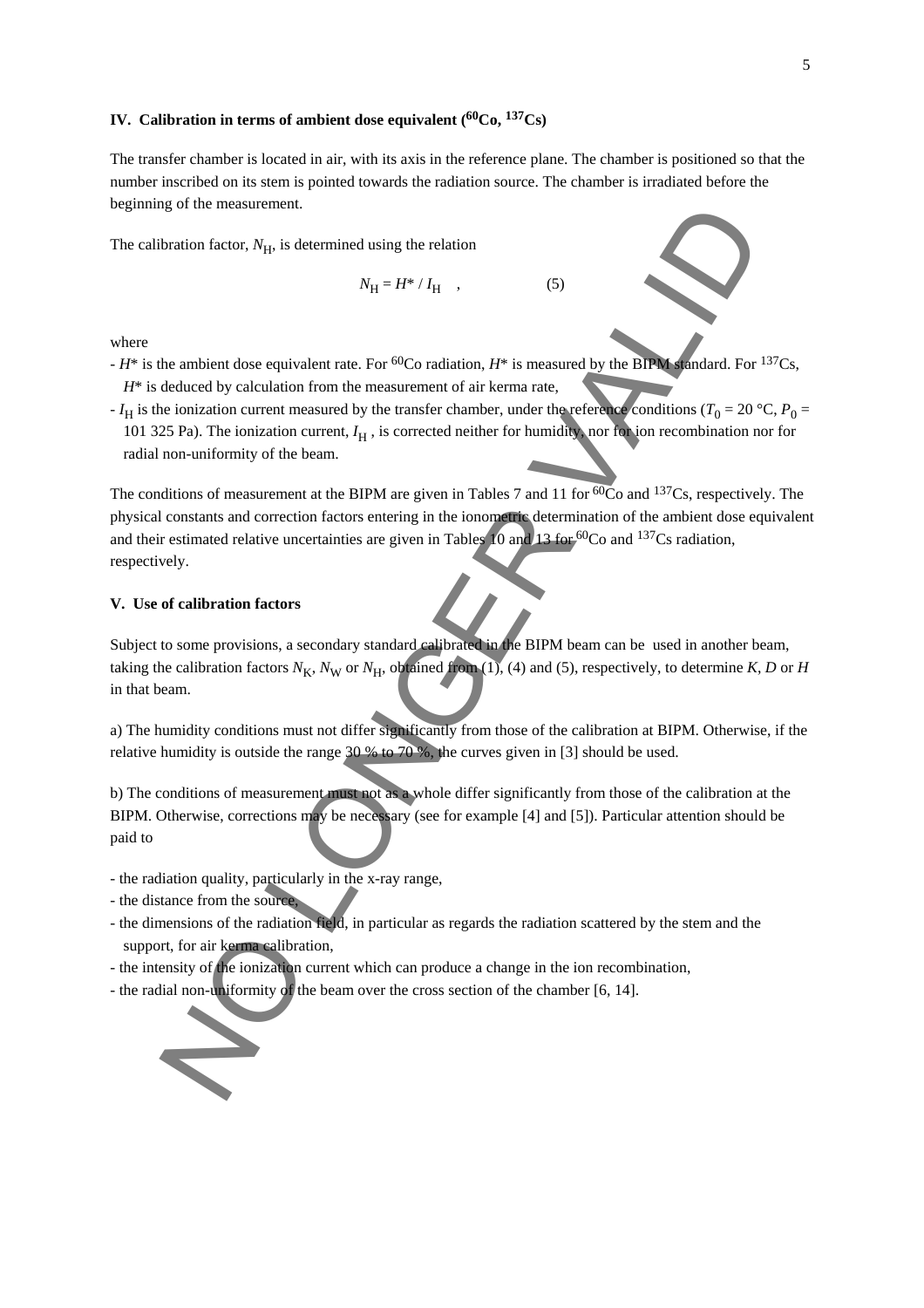### **Table 1. X rays (10 kV to 50 kV) Conditions of measurement at the BIPM**

Distance between beryllium window of x-ray tube and the reference plane: 50 cm beam diameter in the reference plane: 9,5 cm air filtration : 59,4 mg/cm2; beryllium filtration: ¶ 2,9 mm

## **Reference qualities** (recommended by Section I of CCEMRI [7,8])

|                                             | Reference qualities (recommended by Section I of CCEMRI [7,8])                                          |                  |       |       |                |          |       |
|---------------------------------------------|---------------------------------------------------------------------------------------------------------|------------------|-------|-------|----------------|----------|-------|
| x-ray tube<br>voltage/kV                    |                                                                                                         | $10\,$           | 25    | 30    | $40^{(3)}$     | 50(a)(4) | 50(b) |
| filtration                                  | / $mm$ Al<br>/ $mm$ Cu                                                                                  | $\boldsymbol{0}$ | 0,373 | 0,208 | 3,989<br>0,212 | 3,989    | 1,007 |
| HVL <sup>(1)</sup>                          | / $mm$ Al<br>/ $mm$ Cu                                                                                  | ~10,036          | 0,250 | 0,176 | 2,73<br>0,086  | 2,257    | 1,021 |
| $m/r^{(2)}$                                 | / $\mathrm{cm}^2\,\mathrm{g}^{-1}$                                                                      | 15,1             | 2,57  | 3,50  | 0,33           | 0,39     | 0,79  |
| air kerma<br>rate                           | / $mGy s^{-1}$                                                                                          | 0,57             | 1,12  | 3,32  | 0,02           | 0,34     | 1,56  |
| $(1)$ half-value layer<br>$(3)$ ISO quality | $(2)$ air attenuation coefficient<br>$(4)$ the most filtered of the two 50 kV $\tau$ adiation qualities |                  |       |       |                |          |       |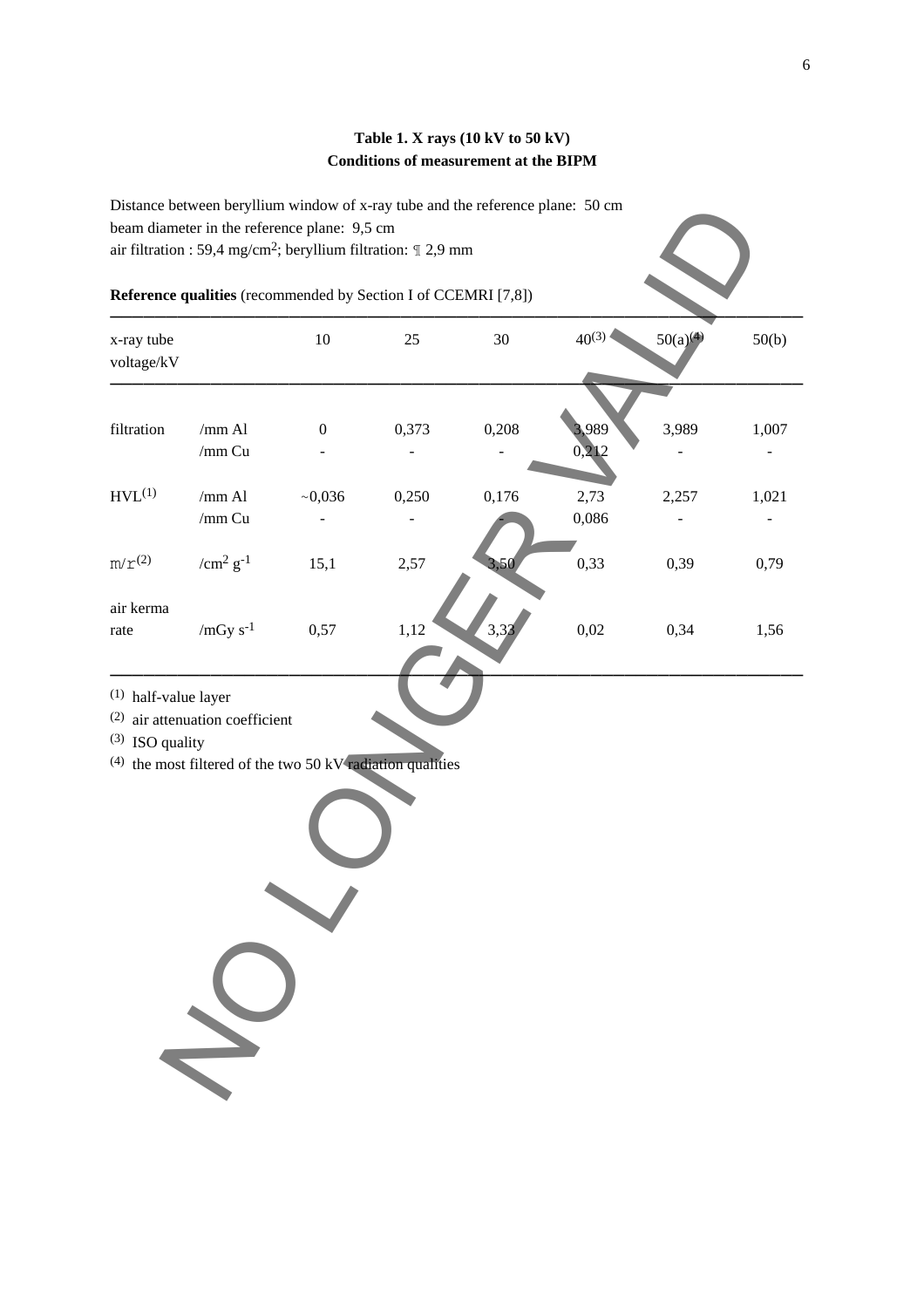### **Table 2. X rays (10 kV to 50 kV)**

### **Physical constants and correction factors entering in the BIPM determination**(1) **of the air kerma rate**

|              |                                                                                                                                            |         | of the air kerma rate |         |         |         |         |
|--------------|--------------------------------------------------------------------------------------------------------------------------------------------|---------|-----------------------|---------|---------|---------|---------|
|              |                                                                                                                                            |         |                       |         |         |         |         |
|              | Dry air density (273,15 K, 101 325 Pa) = 1,293 0 kg/m <sup>3</sup>                                                                         |         |                       |         |         |         |         |
|              | $W/e = 33,97$ J/C                                                                                                                          |         |                       |         |         |         |         |
|              | measuring volume : $0,30358$ cm <sup>3</sup>                                                                                               |         |                       |         |         |         |         |
|              | x-ray tube voltage/kV                                                                                                                      | 10      | 25                    | 30      | 40      | 50(a)   | 50(b)   |
|              | <b>Correction factors</b>                                                                                                                  |         |                       |         |         |         |         |
| $k_{\rm sc}$ | scattered radiation                                                                                                                        | 0,9944  | 0,9957                | 0,9956  | 0,9974  | 0,997 1 | 0,9966  |
| $k_{\rm e}$  | electron loss                                                                                                                              | 1,000 0 | 1,000 0               | 1,000 0 | 1,000 0 | 1,000 0 | 1,000 0 |
| $k_{\rm s}$  | ion collection                                                                                                                             | 1,000 5 | 1,0005                | 1,0007  | 1,000 5 | 1,000 5 | 1,000 6 |
| $k_{\rm a}$  | air attenuation <sup><math>(2)</math></sup>                                                                                                | 1,1921  | 1,0309                | 1,0424  | 1,0039  | 1,004 6 | 1,009 2 |
| $k_{\rm d}$  | field distortion                                                                                                                           | 1,000 0 | 1,0000                | 1,000 0 | 1,000 0 | 1,000 0 | 1,000 0 |
| $k_1$        | transmission through                                                                                                                       |         |                       |         |         |         |         |
|              | edges of diaphragm                                                                                                                         | 1,000 0 | 1,0000                | 1,000 0 | 1,000 0 | 1,000 0 | 1,000 0 |
| $k_{\rm p}$  | transmission through                                                                                                                       |         |                       |         |         |         |         |
|              | walls of standard                                                                                                                          | 1,0000  | 1,000 0               | 1,000 0 | 1,000 0 | 1,000 0 | 1,000 0 |
| $k_{\rm h}$  | humidity                                                                                                                                   | 0,998   | 0,998                 | 0,998   | 0,998   | 0,998   | 0,998   |
| $1-g$        | bremsstrahlung                                                                                                                             | 1,000 0 | <b>r</b> ,000 0       | 1,000 0 | 1,000 0 | 1,000 0 | 1,000 0 |
|              | $(1)$ details on the determination of the air kerma rate can be found in [9]<br><sup>(2)</sup> values at 20 °C and 101 325 $\overline{Pa}$ |         |                       |         |         |         |         |
|              |                                                                                                                                            |         |                       |         |         |         |         |

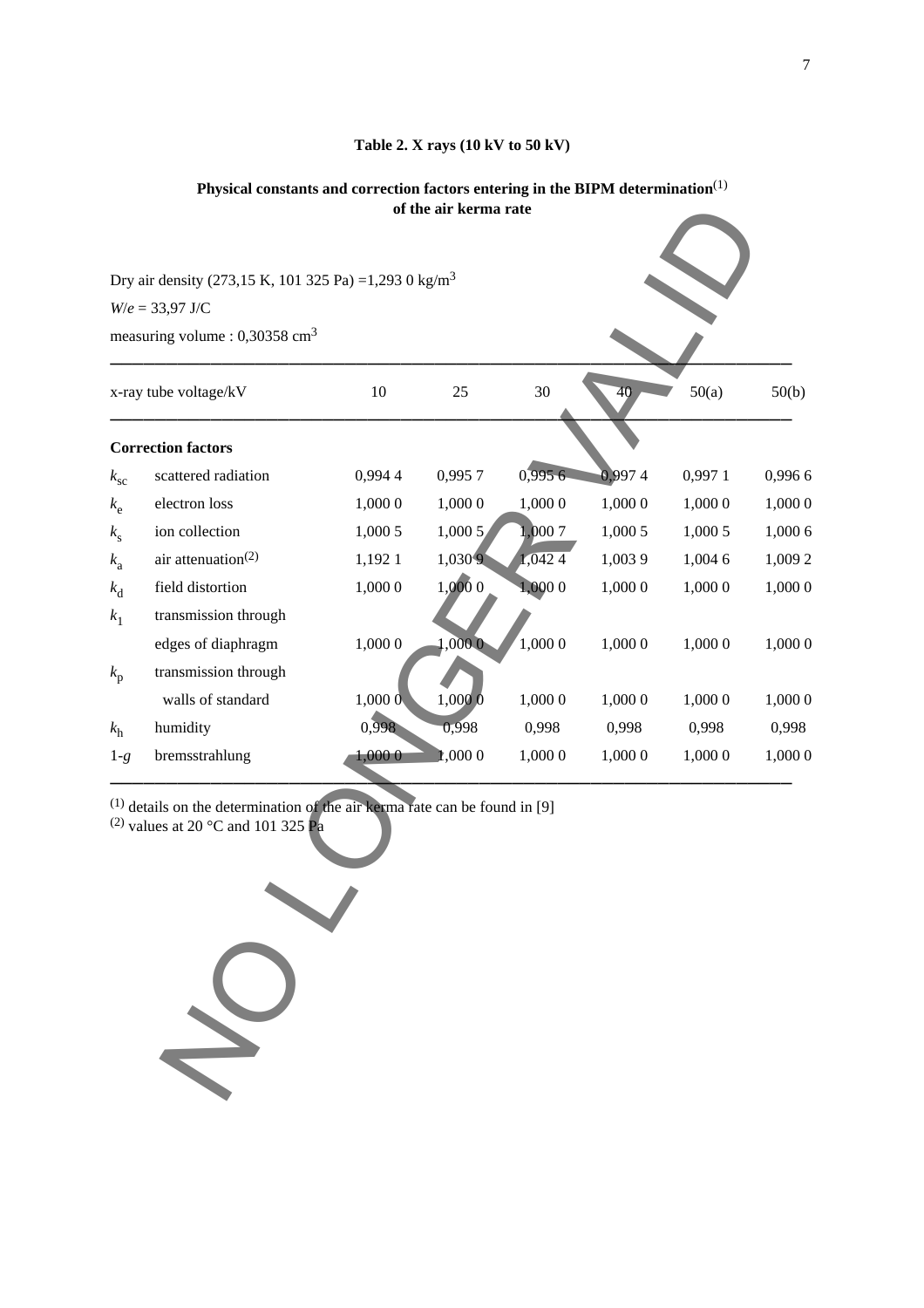|                            | <b>Physical constants</b>     |                                    |                   |
|----------------------------|-------------------------------|------------------------------------|-------------------|
|                            | dry air density               |                                    | $\mu$ 0,01        |
|                            | (273,15 K, 101 325 Pa)        |                                    |                   |
| W/e                        |                               |                                    | 0,15              |
| $\boldsymbol{g}$           |                               |                                    | $\mu$ <b>0,01</b> |
|                            | <b>Correction factors</b>     |                                    |                   |
| $k_{\rm sc}$               | scattered radiation           |                                    | 0,07              |
| $k_{\rm e}$                | electron loss                 |                                    | $\mu$ 0,01        |
| $k_{\rm s}$                | recombination losses          | 0,02                               | 0,01              |
| $k_{\rm a}$                | air attenuation               | $0,03$ $(0,06)^{(2)}$              | $\mu$ 0,01        |
| $k_{\rm d}$                | field distortion              |                                    | 0,07              |
| $k_1$                      | transmission through          |                                    |                   |
|                            | edges of diaphragm            |                                    | $\mu$ 0,01        |
| $k_{\rm p}$                | transmission through          |                                    |                   |
|                            | walls of standard             | $\mu$ <sub>0</sub> ,0 <sup>1</sup> |                   |
| k <sub>h</sub>             | humidity                      |                                    | 0,03              |
|                            | Measurement of I/vr           |                                    |                   |
| $\boldsymbol{\mathcal{V}}$ | volume                        | 0,03                               | 0,05              |
| $\boldsymbol{I}$           | ionization current            |                                    |                   |
|                            | correction concerning r       | 0,03(0,1)                          | 0,02              |
|                            | (temperature, pressure,       |                                    |                   |
|                            | air compressibility)          |                                    |                   |
|                            | Relative uncertainty on KBIPM |                                    |                   |
|                            | quadratic sum                 | 0,06(0,12)                         | 0,19              |
|                            | combined uncertainty          |                                    | 0,20(0,23)        |
|                            |                               |                                    |                   |

#### **Estimated relative standards uncertainties in the BIPM determination of air kerma rate**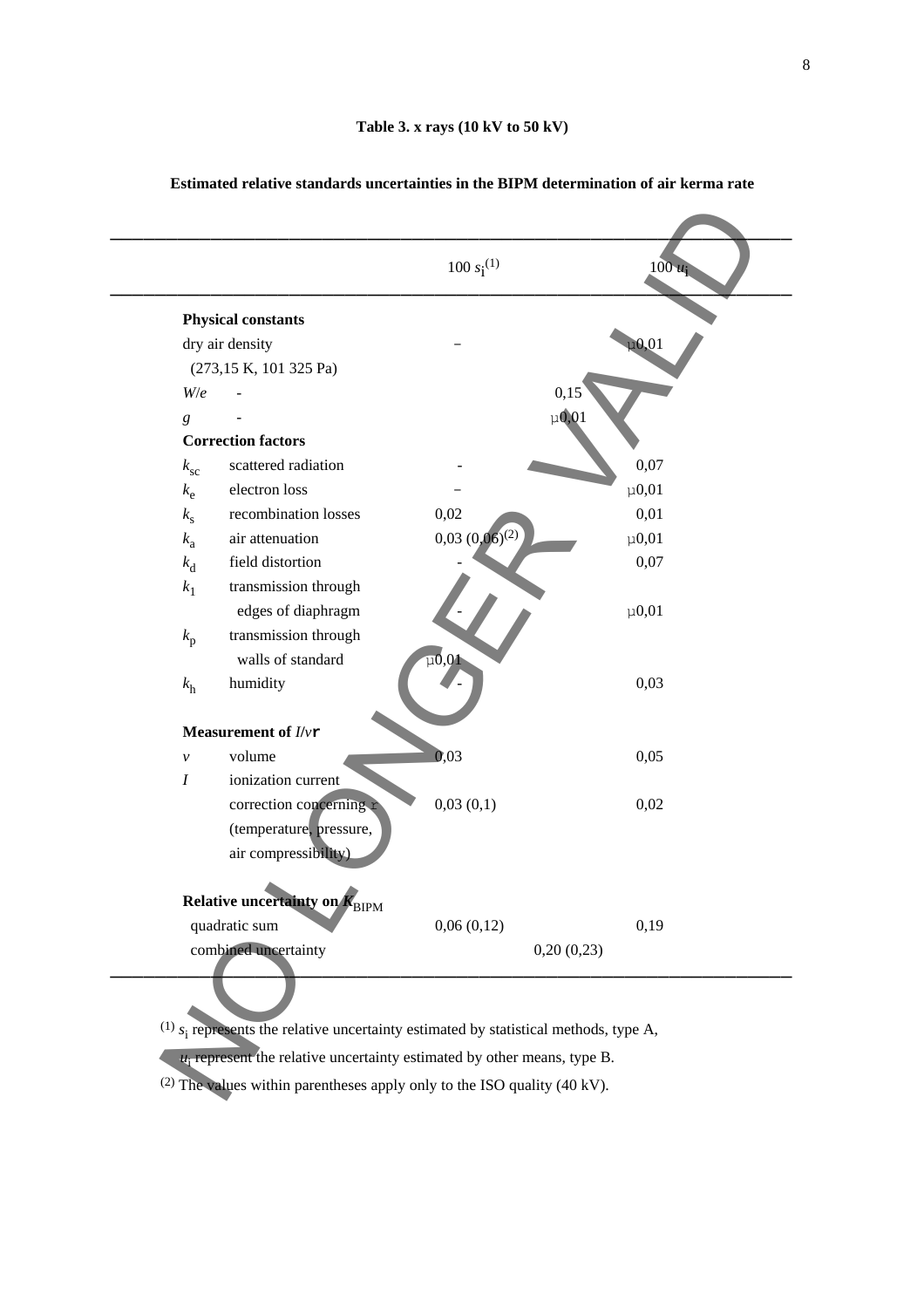## **Table 4. X rays (100 kV to 250 kV) Conditions of measurement at BIPM**

| Distance between focal spot and reference plane: 120 cm        |                          |       |       |       |       |
|----------------------------------------------------------------|--------------------------|-------|-------|-------|-------|
| beam diameter in the reference plane: 10,5 cm                  |                          |       |       |       |       |
| inherent filtration: 1 2,3 mm Al                               |                          |       |       |       |       |
|                                                                |                          |       |       |       |       |
| Reference qualities (recommended by Section I of CCEMRI [7,8]) |                          |       |       |       |       |
| x-ray tube voltage/kV                                          |                          | 100   | 135   | 180   | 250   |
| additional filtration /                                        | mm Al                    | 1,204 |       |       |       |
|                                                                | mm Cu                    |       | 0,232 | 0,484 | 1,570 |
| half-value layer /                                             | mm Al                    | 4,027 |       |       |       |
|                                                                | mm Cu                    | 0,148 | 0,494 | 0,990 | 2,500 |
| $m/\mathop{\rm r}\nolimits$ $^{(1)}/$                          | $\rm cm^2~g^{\text{-}1}$ | 0,300 | 0,198 | 0,167 | 0,145 |
| air kerma rate /                                               | $mGy s-1$                |       | 0,210 | 0,300 | 0,390 |
| $(1)$ air-attenuation coefficient                              |                          |       |       |       |       |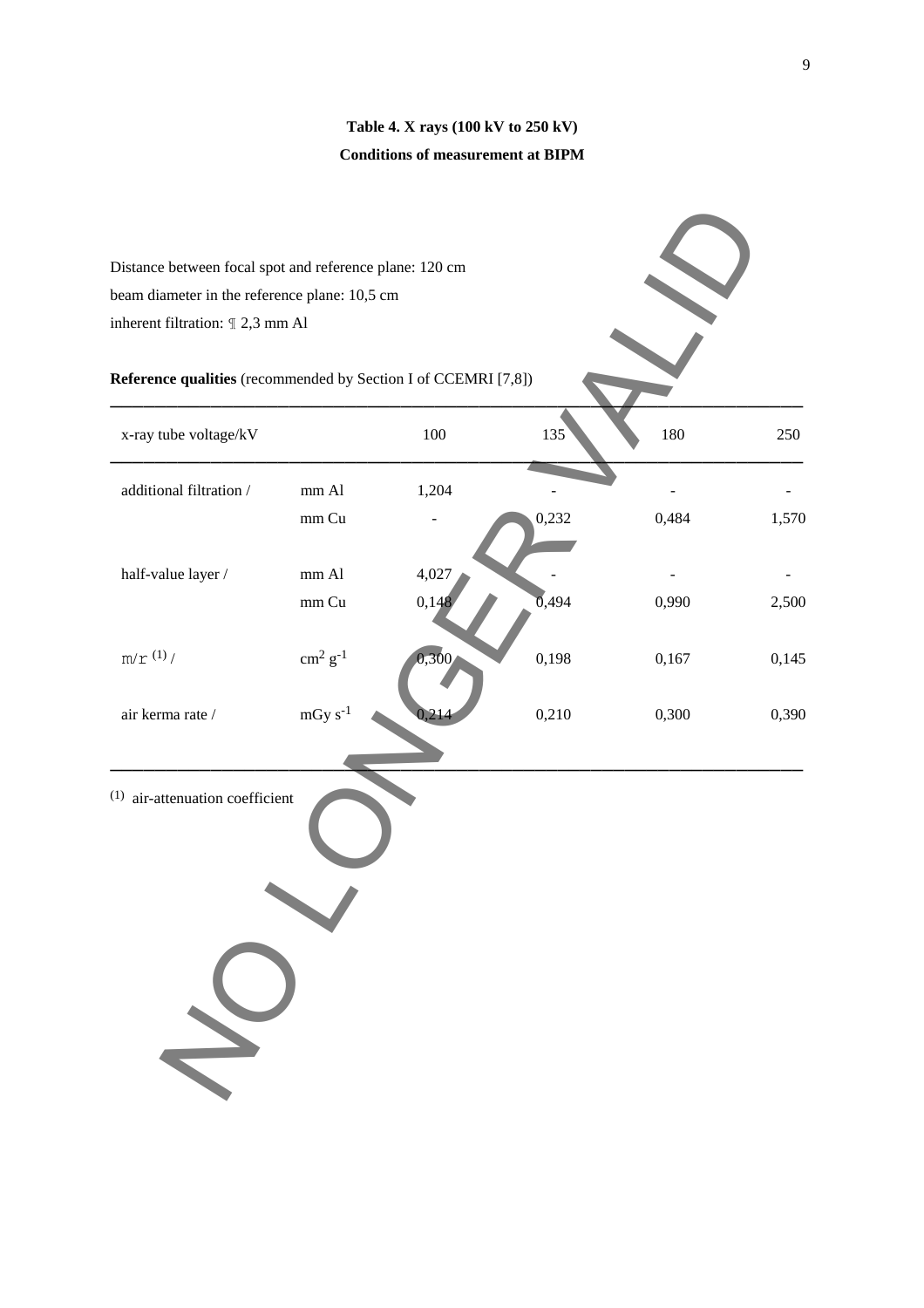## **Physical constants and correction factors entering in the BIPM determination**(1) **of the air kerma rate**

| x-ray tube voltage/kV<br><b>Correction factors</b><br>scattered radiation<br>electron loss | 100<br>0,9948 | 135     | 180                 | 250     |
|--------------------------------------------------------------------------------------------|---------------|---------|---------------------|---------|
|                                                                                            |               |         |                     |         |
|                                                                                            |               |         |                     |         |
|                                                                                            |               | 0,9962  | 0,996               | 0,9969  |
|                                                                                            | 1,000 0       | 1,002 3 | $1,005\overline{2}$ | 1,0078  |
| ion collection                                                                             | 1,000 4       | 1,000 6 | 1,000 5             | 1,000 3 |
| air attenuation                                                                            | 1,010 0       | 1,006.6 | 1,0056              | 1,004 8 |
| field distortion                                                                           | 1,000 0       | 1,0000  | 1,000 0             | 1,000 0 |
| transmission through                                                                       |               |         |                     |         |
| edges of diaphragm                                                                         | 0,9999        | 0,999.7 | 0,9997              | 0,9996  |
| transmission through                                                                       |               |         |                     |         |
| walls of standard                                                                          | 1,000 0       | 1,000 0 | 0,999 9             | 0,9988  |
| humidity                                                                                   | 0,998         | 0,998   | 0,998               | 0,998   |
| bremsstrahlung                                                                             | 0,9999        | 0,999 9 | 0,9998              | 0,9997  |
|                                                                                            |               |         |                     |         |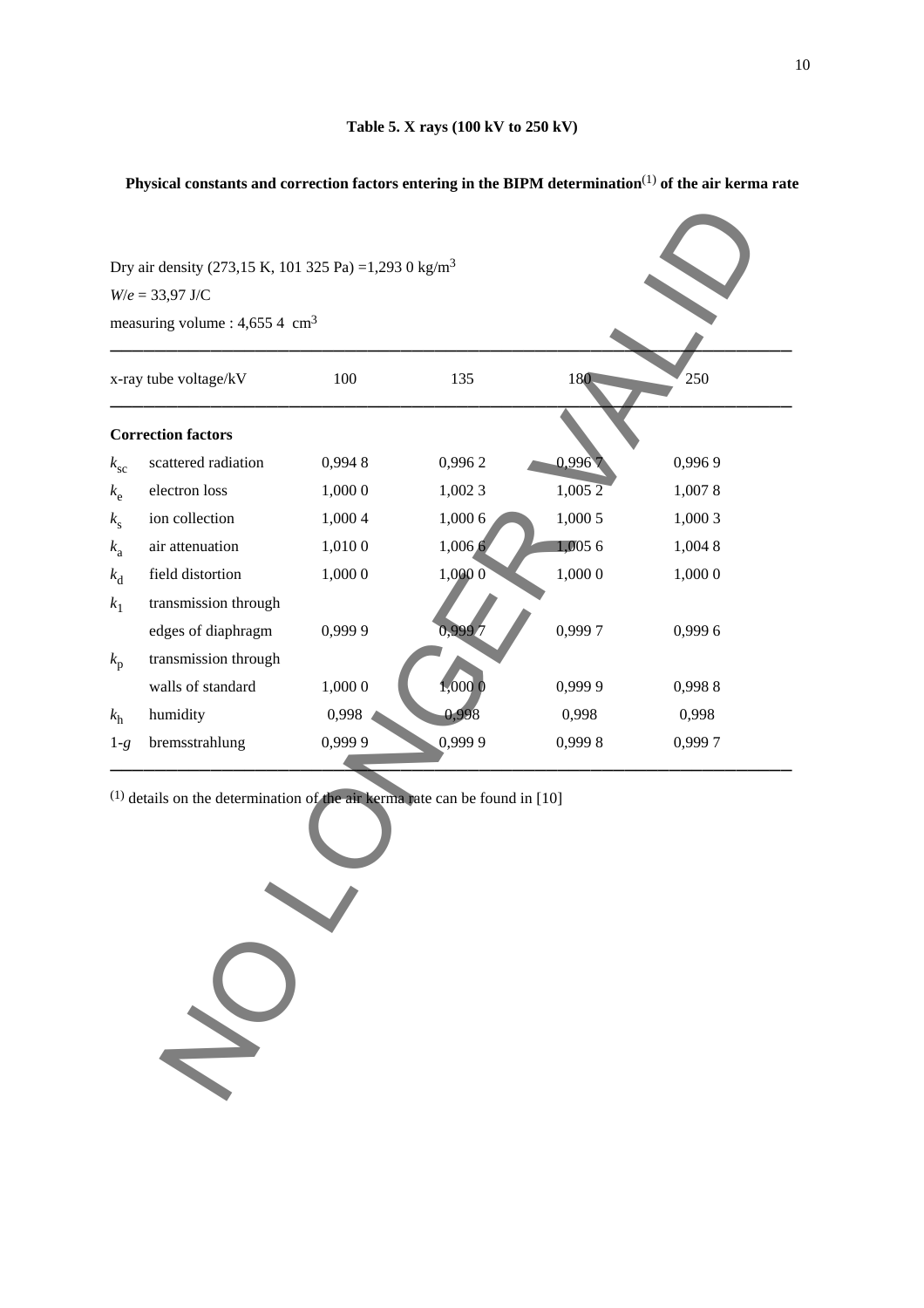|                                           | 100 $s_i$  | $100 u_i$  |
|-------------------------------------------|------------|------------|
|                                           |            |            |
| <b>Physical constants</b>                 |            |            |
| Dry air density                           |            | $\mu$ 0,01 |
| (273,15 K, 101 325 Pa)                    |            |            |
| W/e                                       |            | 0,15       |
| $\boldsymbol{g}$                          |            | $\mu$ 0,01 |
| <b>Correction factors</b>                 |            |            |
| scattered radiation<br>$k_{\rm sc}$       |            | 0,07       |
| electron loss<br>$k_{\rm e}$              |            | 0,10       |
| recombination losses<br>$k_{\rm s}$       | 0,02       | 0,01       |
| air attenuation<br>$k_{\rm a}$            | 0,03       | $\mu$ 0,01 |
| field distortion<br>$k_{\rm d}$           |            | 0,07       |
| transmission through<br>$k_1$             |            |            |
| edges of diaphragm                        |            | $\mu$ 0,01 |
| transmission through<br>$k_{\rm p}$       |            |            |
| walls of standard                         | $\mu$ 0,01 |            |
| humidity<br>$k_{\rm h}$                   |            | 0,03       |
| Measurement of $I/\nu$ r                  |            |            |
| volume<br>$\mathcal V$                    | 0,01       | 0,05       |
| $\boldsymbol{I}$<br>ionization current    |            |            |
| correction concerning r                   | 0,03       | 0,02       |
| (temperature, pressure,                   |            |            |
| air compressibility)                      |            |            |
| Relative uncertainty on $K_{\text{BIPM}}$ |            |            |
| quadratic sum                             | 0,05       | 0,22       |
| combined uncertainty                      |            | 0,22       |

### **Estimated relative standard uncertainties in the BIPM determination of air kerma rate**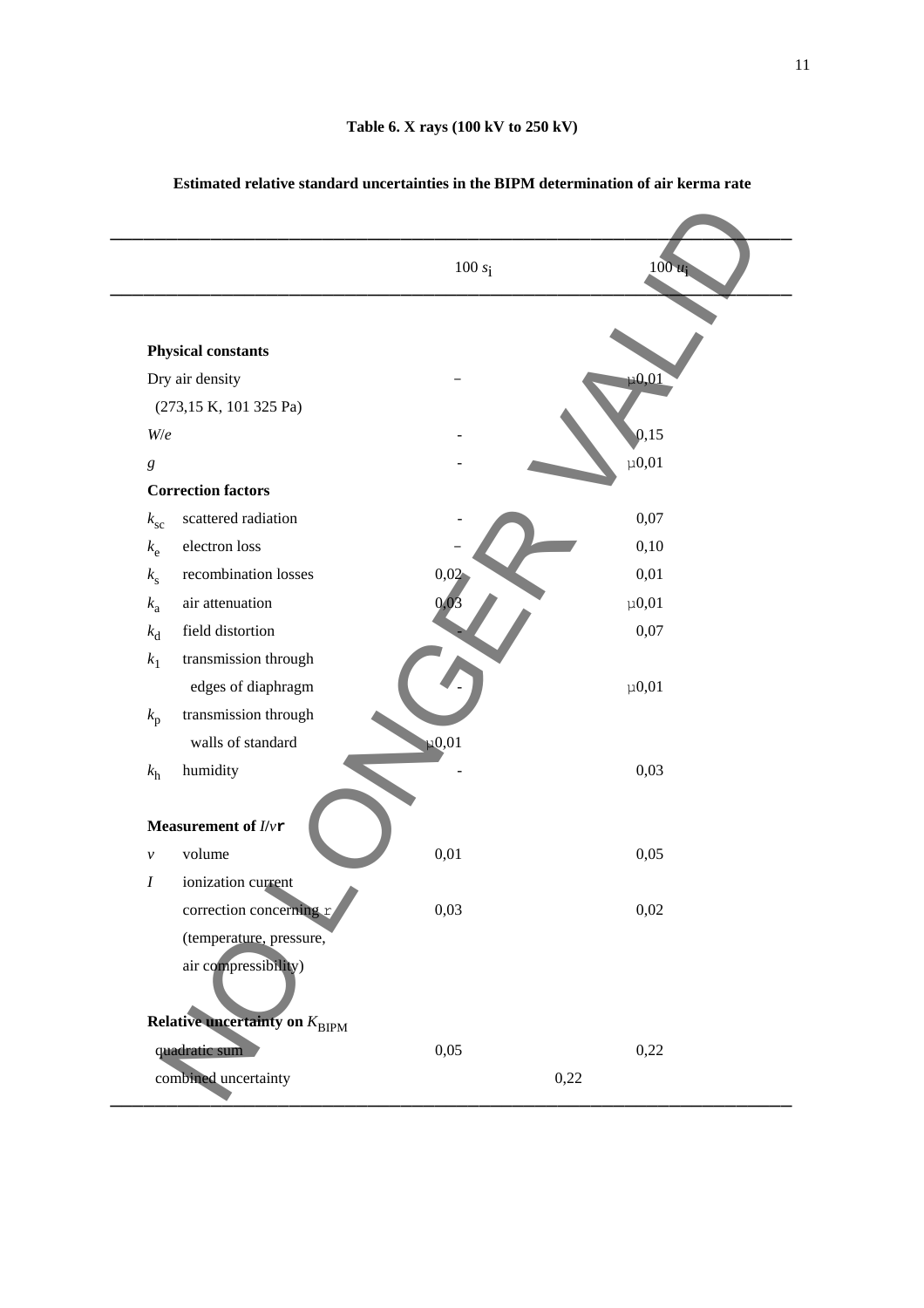# **Table 7. 60Co gamma radiation Conditions of measurement at BIPM**

| Measurement of air kerma and absorbed dose                                              |                     |
|-----------------------------------------------------------------------------------------|---------------------|
| source activity (1995-01-01)                                                            | 70 TB               |
| source dimensions                                                                       |                     |
| diameter                                                                                | $20 \text{ mm}$     |
| length                                                                                  | $5,6$ mm            |
| contribution of incident scattered radiation                                            | 14 %                |
| (in terms of energy fluence)                                                            |                     |
| distance from source to reference plane                                                 | 1 <sub>m</sub>      |
| beam section in the reference plane $(1)$                                               | 10 cm x 10 cm       |
| reference depth for absorbed dose measurement                                           | 5 g/cm <sup>2</sup> |
|                                                                                         |                     |
| Measurement of ambient dose equivalent                                                  |                     |
| source activity (1995-01-01)                                                            | $\sim 0.6$ TBq      |
| source dimensions                                                                       |                     |
| diameter                                                                                | $0,5$ mm            |
| length                                                                                  | $0,6$ mm            |
| contribution of incident scattered radiation                                            | 8 %                 |
| (in terms of energy fluence)                                                            |                     |
| distance from source to reference plane                                                 | $3,5 \text{ m}$     |
| beam diameter in the reference plane                                                    | 74 cm               |
|                                                                                         |                     |
|                                                                                         |                     |
| $(1)$ The photon fluence rate at the centre of each side of the 10 cm x 10 cm square is |                     |
| 50 % of the photon fluence rate at the centre of the square.                            |                     |
|                                                                                         |                     |
|                                                                                         |                     |

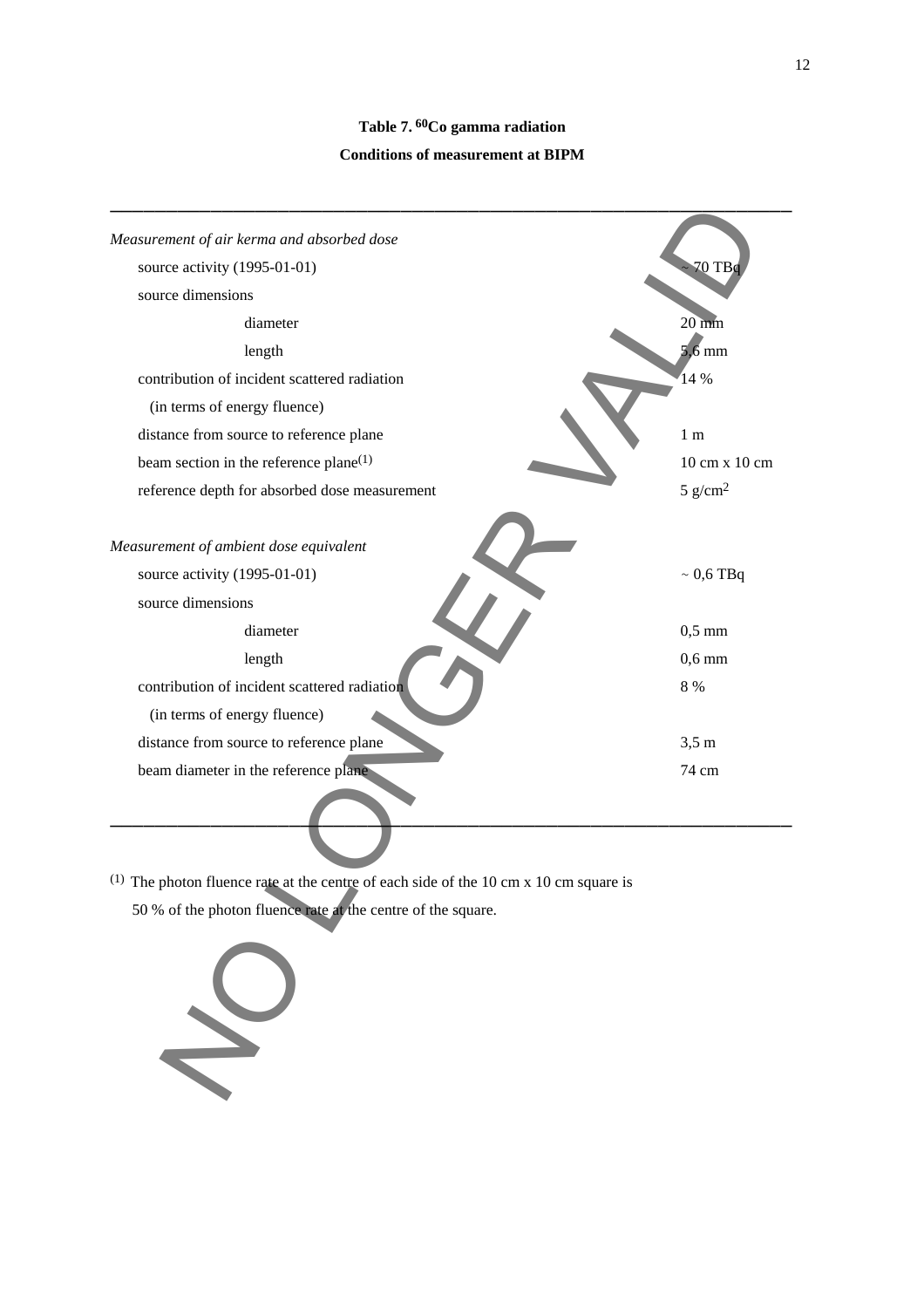| <b>Physical constants</b>                                   | value               |      | $100 u_i$  |
|-------------------------------------------------------------|---------------------|------|------------|
| dry air density / kg m <sup>-3</sup>                        | 1,293 0             |      | $\mu$ 0,01 |
| (273,15 K, 101 325 Pa)                                      |                     |      |            |
| $(m_{en}/r)_{a}/(m_{en}/r)_{c}$                             | 0,998 5             |      | 0,05       |
| stopping power ratio $s_{c,a}^{(2)}$                        | 1,001 0             |      | 0,3        |
| $(J C^{-1})$<br>W/e                                         | 33,97               |      | 0,15       |
| g (fraction of energy                                       |                     |      |            |
| lost by bremsstrahlung)                                     | $3,2 \cdot 10^{-3}$ |      | 0,02       |
| <b>Correction factors</b>                                   |                     |      |            |
| recombination losses<br>$k_{\rm s}$                         | 0015                | 0,01 | $\mu$ 0,01 |
| humidity<br>$k_{\rm h}$                                     | 0,9970              |      | 0,03       |
| stem scattering<br>$k_{\rm st}$                             | 1,0000              | 0,01 |            |
| wall attenuation<br>$k_{\text{at}}$                         | 1,0398              | 0,01 | 0,04       |
| mean origin of electrons<br>$k_{\text{CEP}}$                | 0,992               |      | 0,01       |
| wall scattering<br>$k_{\rm sc}$                             | 0,9720              | 0,01 | 0,07       |
| axial non-uniformity<br>$k_{\rm an}$                        | 0,9964              |      | 0,07       |
| radial non-uniformity<br>$k_{\rm rn}$                       | 1,001 6             | 0,01 | 0,02       |
| Measurement of $I/\nu r$                                    |                     |      |            |
| volume $/cm3$<br>$\mathcal{V}$                              | $6,8028^{(3)}$      | 0,01 | 0,03       |
| ionization current<br>I                                     |                     |      |            |
| corrections concerning r                                    |                     | 0,01 | 0,02       |
| (temperature, pressure,                                     |                     |      |            |
| air compressibility)                                        |                     |      |            |
| <b>Relative uncertainty on <math>K_{\text{BIPM}}</math></b> |                     |      |            |
| quadratic sum                                               |                     | 0,02 | 0,36       |
| combined uncertainty                                        |                     |      | 0,36       |

**Physical constants and correction factors entering in the BIPM determination**(1) **of the air kerma rate, and estimated relative standard uncertainties** 

Rapport BIPM-91/5

(3) standard CH5-1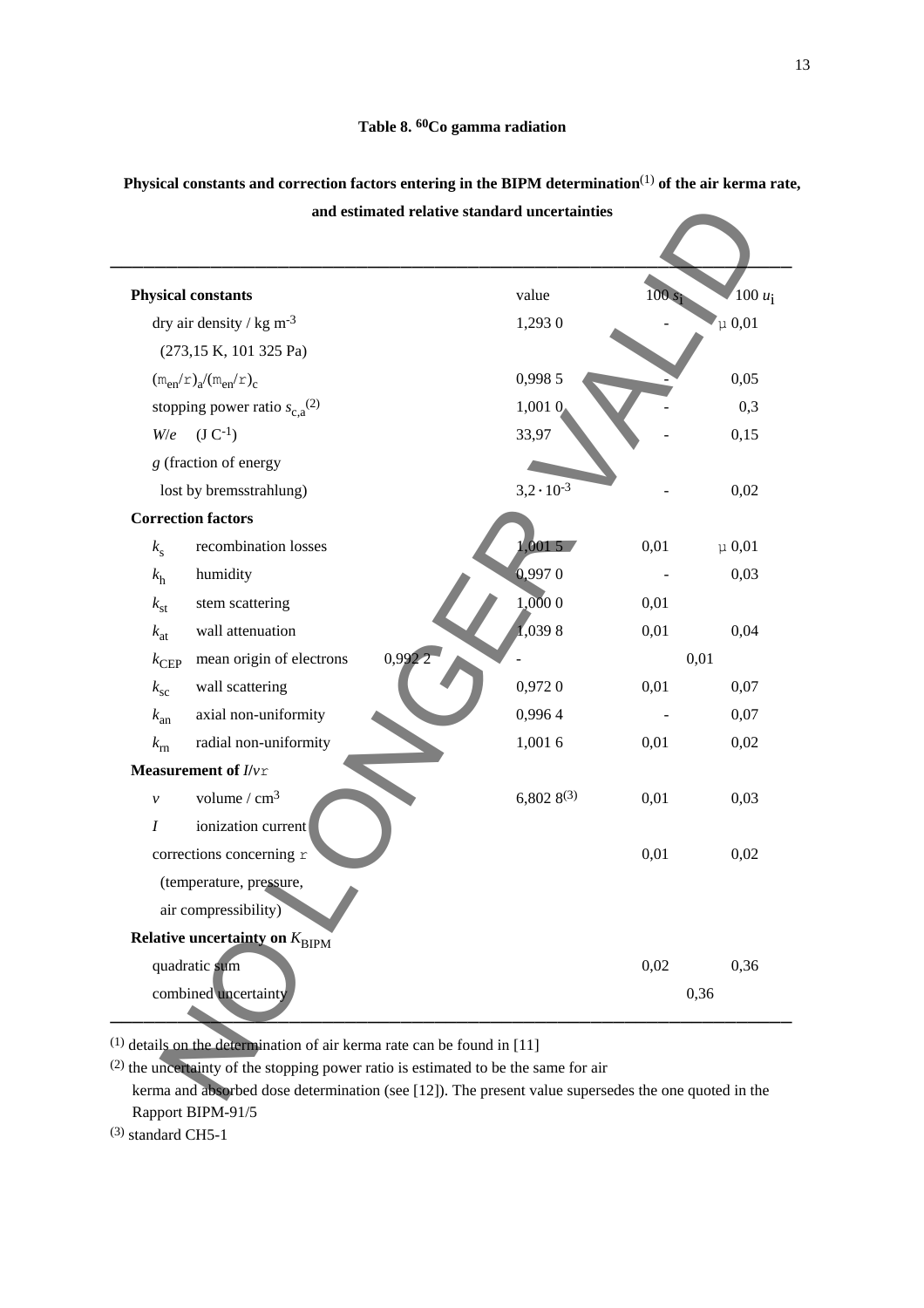### **Physical constants and correction factors entering in the BIPM ionometric determination**(1) **of the**



(1) details on the determination of absorbed dose to water can be found in [12]

(2) included in the uncertainties for  $k_p$ 

(3) standard CH4-1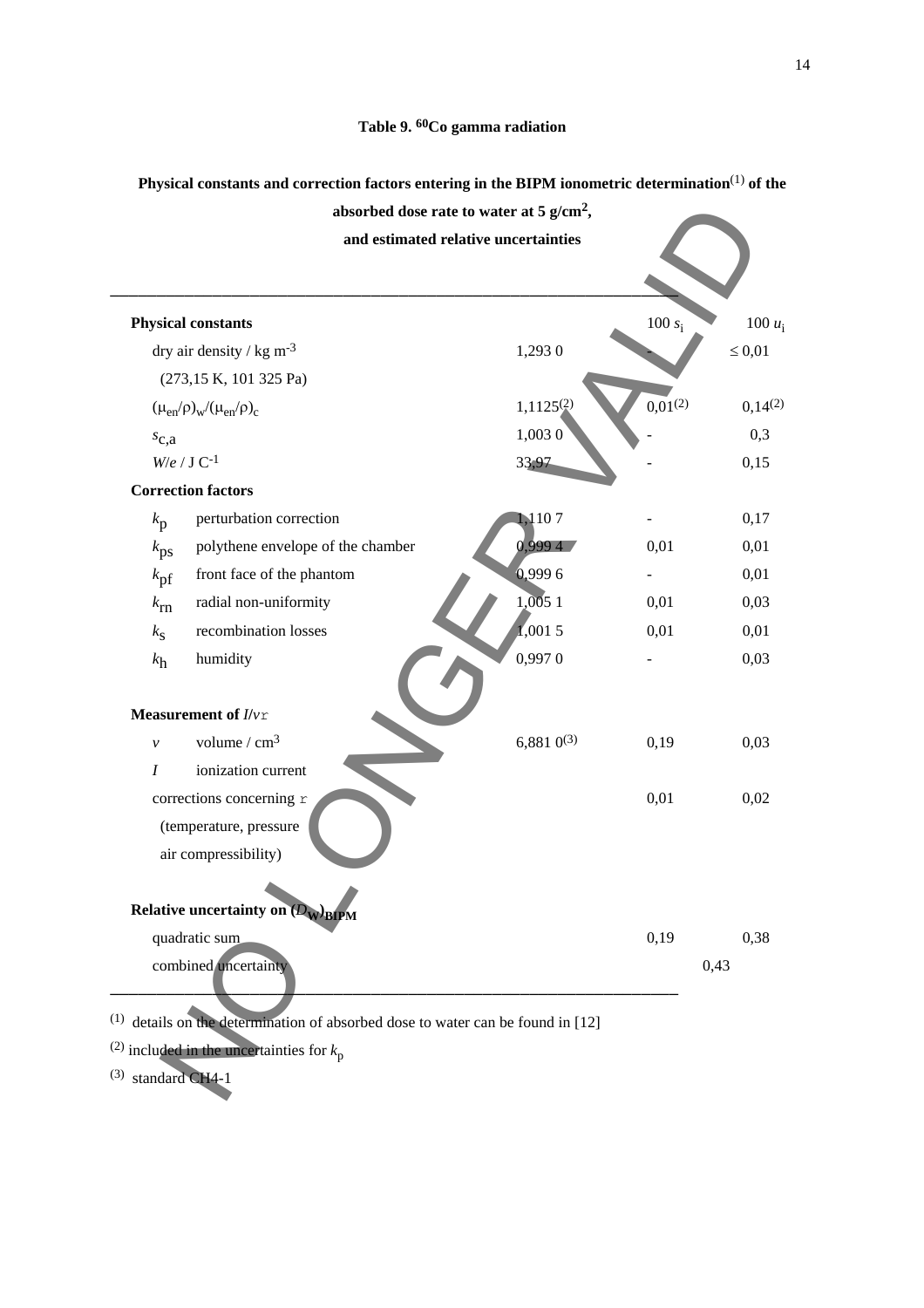|                                             | equivalent rate, and estimated relative uncertainties |         |            |
|---------------------------------------------|-------------------------------------------------------|---------|------------|
|                                             |                                                       |         |            |
| <b>Physical constants</b>                   | value                                                 | $100$ : | $100 u_i$  |
| dry air density / $kg \, \text{m}^{-3}$     | 1,293 0                                               |         | $\mu$ 0,01 |
| (273,15 K, 101 325 Pa)                      |                                                       |         |            |
| $(m_{en}/r)_{w}/(m_{en}/r)_{c}$             | 1,1109                                                |         | 0,10       |
| $s_{c,a}$                                   | 1,001 0                                               |         | 0,3        |
| $(J C^{-1})$<br>W/e                         | 33,97                                                 |         | 0,15       |
| $Q$ (quality factor)                        |                                                       |         |            |
| <b>Correction factors</b>                   |                                                       |         |            |
| perturbation<br>$k_{\rm p}$                 | 0.9931                                                |         | 0,16       |
| recombination losses<br>$k_{\rm s}$         | 1,0014                                                | 0,01    | $\mu$ 0,01 |
| humidity<br>$k_{\rm h}$                     | 0,9970                                                |         | 0,03       |
| stem scattering<br>$k_{\rm st}$             | 1,0000                                                | 0,01    |            |
| radial non-uniformity<br>$k_{\rm rn}$       | 1,000                                                 |         | 0,01       |
| Measurement of $I/\nu r$                    |                                                       |         |            |
| volume $/cm3$<br>$\mathcal{V}$              | 6,868 $1^{(2)}$                                       | 0,01    | 0,03       |
| ionization current<br>$\boldsymbol{I}$      |                                                       |         |            |
| corrections concerning r                    |                                                       | 0,02    | 0,02       |
| (temperature, pressure,                     |                                                       |         |            |
| air compressibility)                        |                                                       |         |            |
|                                             |                                                       |         |            |
| Relative uncertainty on $H^*_{\text{BIPM}}$ |                                                       |         |            |
| quadratic sum                               |                                                       | 0,03    | 0,39       |
| combined uncertainty                        |                                                       |         | 0,39       |

**Physical constants and correction factors entering in the BIPM determination**(1) **of the ambient dose equivalent rate, and estimated relative uncertainties**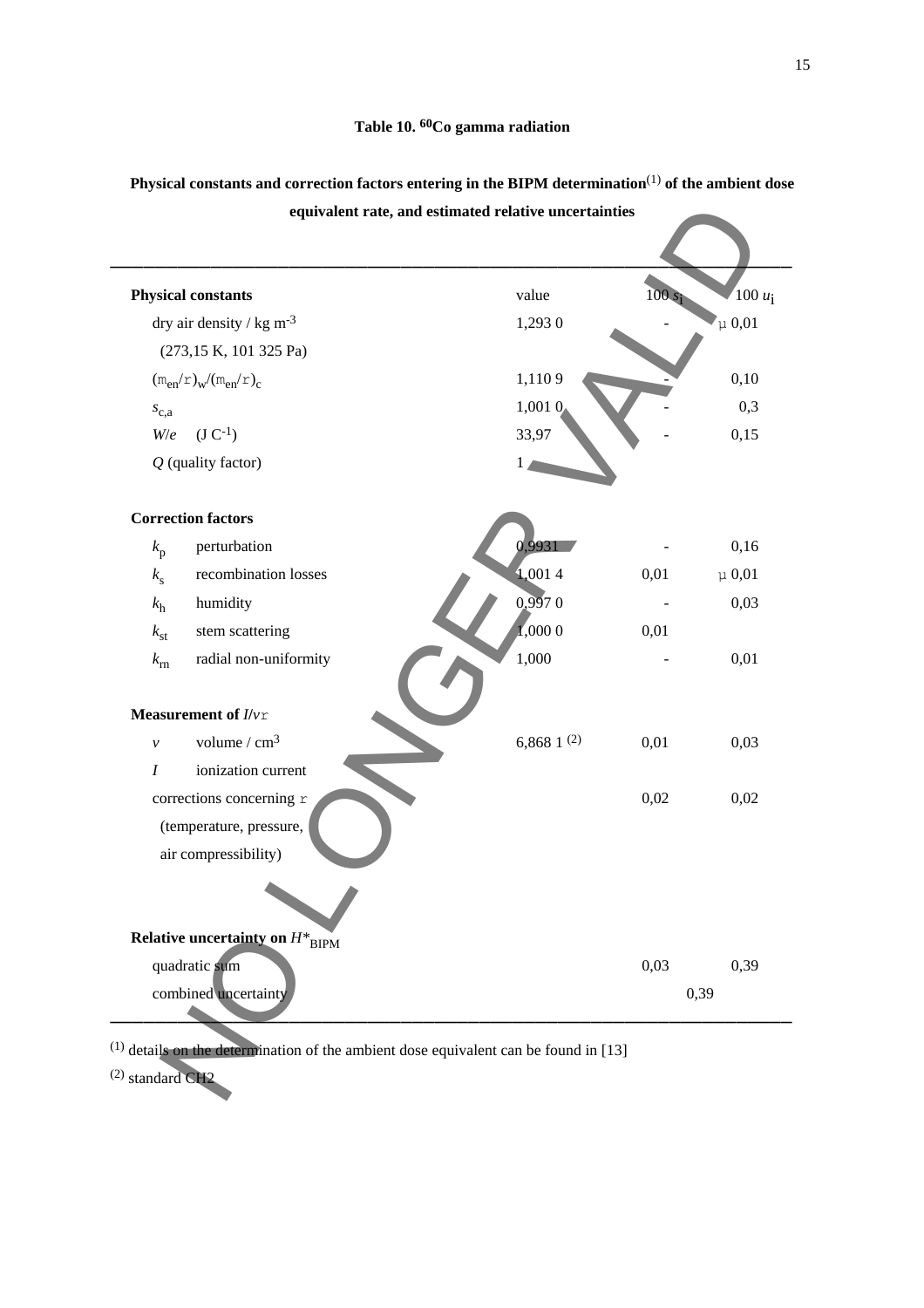# **Table 11. 137Cs gamma radiation Conditions of measurement at BIPM**

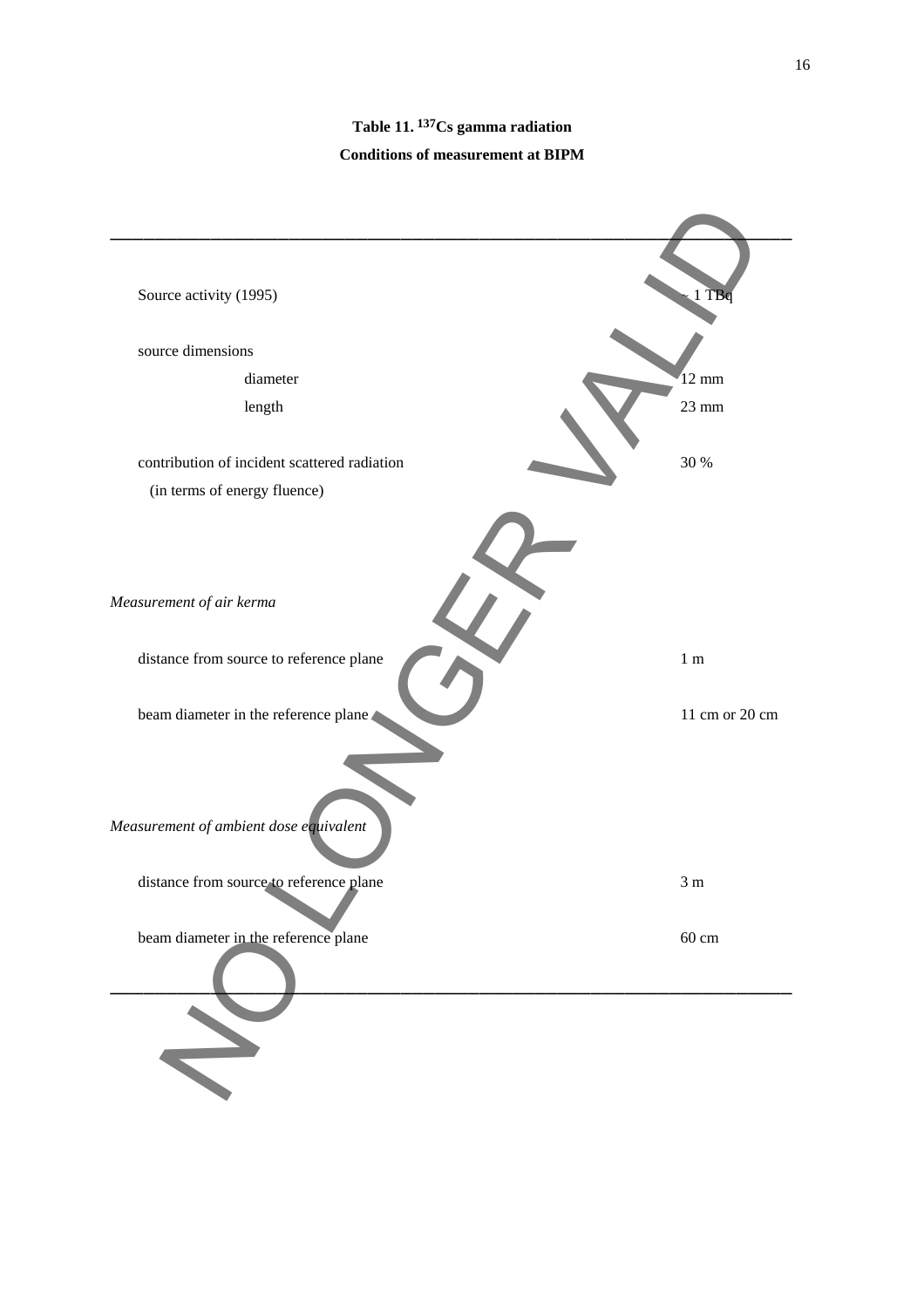### **Table 12. 137Cs gamma radiation**

## **Physical constants and correction factors entering in the BIPM determination**(1) **of the air kerma rate, and estimated relative uncertainties**

───────────────────────────────────────────────────────────── **Physical constants** value 100 *u*<sub>i</sub>  $\frac{100 u_i}{\mu 0.01}$ dry air density / kg m<sup>-3</sup> 1,293 0 (273,15 K, 101 325 Pa)  $(m_{en}/r)_{a}/(m_{en}/r)_{c}$  0,999 0 0 0,05  $s_{c,a}$  1,010 4 - 0,3  $W/e / J C^{-1}$  33,97 33,97 0,15 *g* (fraction of energy  $\log b$  by bremsstrahlung) 0,001 2 - 0,02  **Correction factors**  $k_s$  recombination losses 1,001 4 0,01  $\mu$  0,01  $k_h$  humidity 0,997 0 - 0,03  $k_{\text{st}}$  stem scattering 0,999 8 0,01 *k*<sub>at</sub> wall attenuation  $1,0540$  0,01 0,04  $k_{\text{CEP}}$  mean origin of electrons 0,997 2  $\sim$  0,01 *k*<sub>sc</sub> wall scattering  $0.9535$   $0.01$   $0.15$ *k*<sub>an</sub> axial non-uniformity 0,998 1 - 0,07 *k*<sub>rn</sub> radial non-uniformity 1,007 0 0,01 0,03  **Measurement of** *I***/***v*r *v* volume / cm<sup>3</sup> 6,834 4 <sup>(2)</sup> 0,01 0,10 *I* ionization courant  $\frac{1}{2}$  corrections concerning r 0,03 0,02 (temperature, pressure, air compressibility)  **Relative uncertainty on** *K*<sub>BIPM</sub> quadratic sum 0,04 0,40 combined uncertainty 0,40 eal constants and correction factors entering in the BIPM determination<sup>13</sup> of the air technique of external constants<br>
and estimated relative uncertainties<br>  $x_1$  and constants<br>  $x_2$  and constants<br>  $x_3$  and  $x_2$  and

─────────────────────────────────────────────────────────────

 $(1)$  details on the determination of the air kerma rate can be found in [14]

(2) standard CH5-2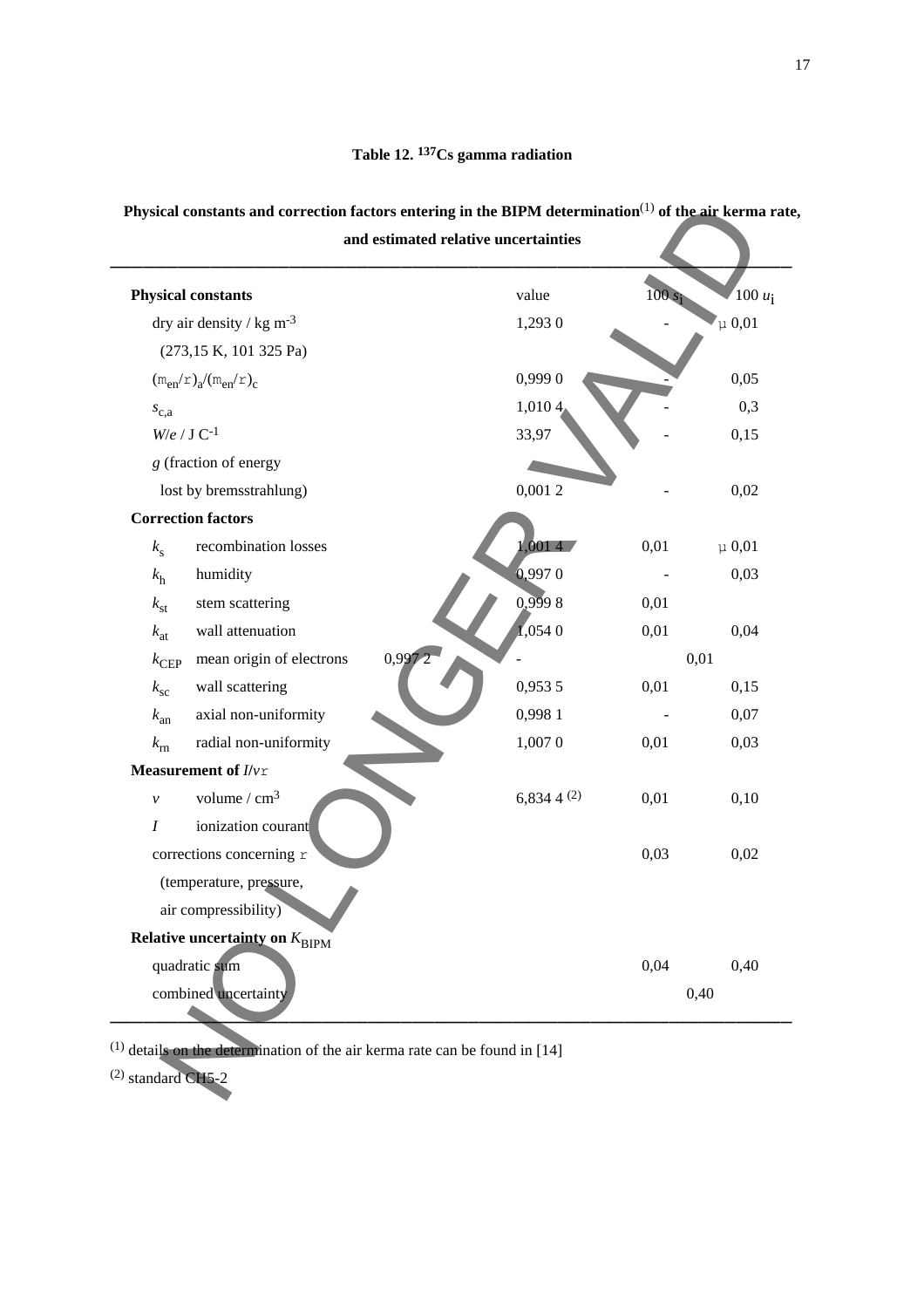

## **Estimated relative uncertainties entering in the BIPM determination**(1) **of the ambient dose equivalent**